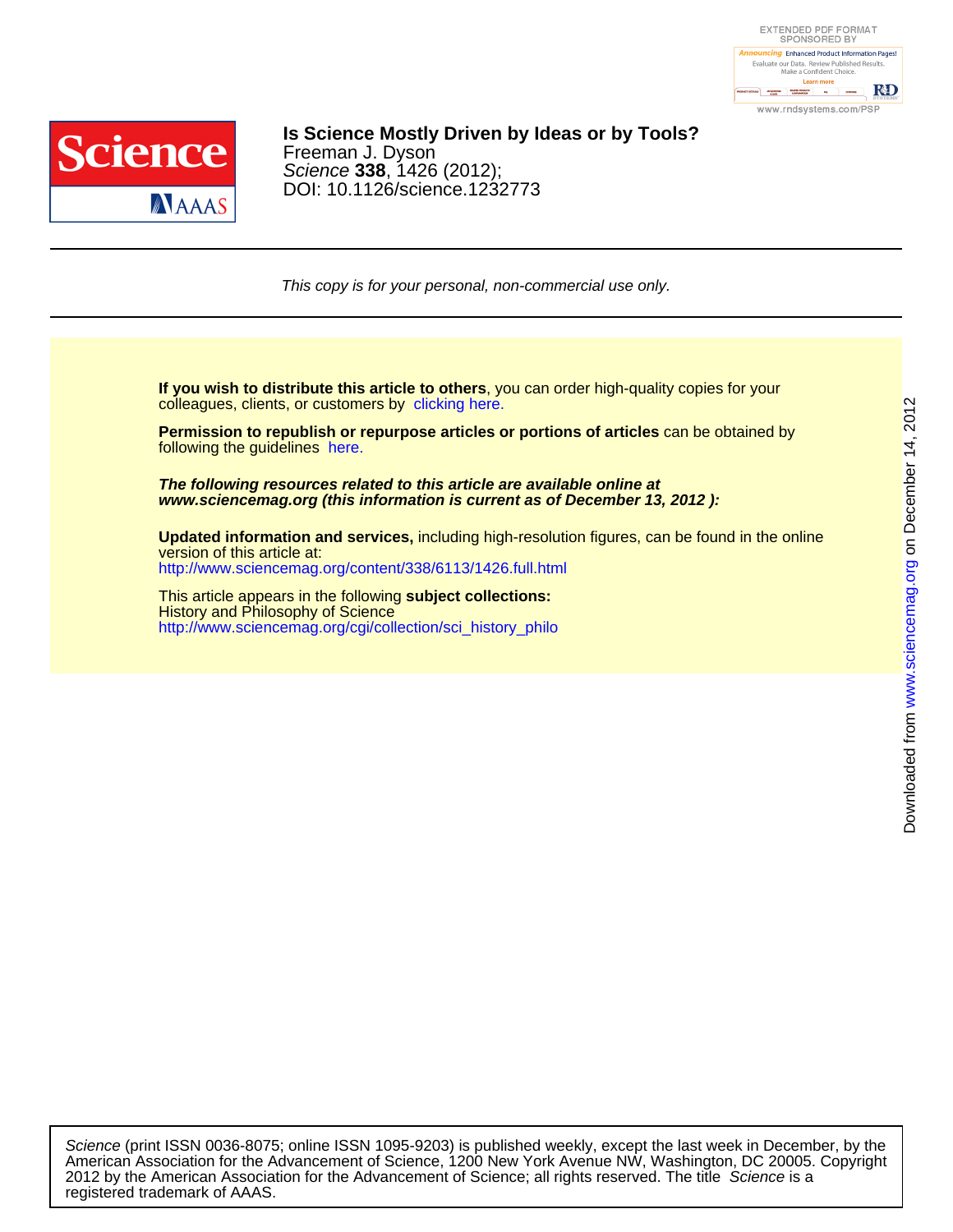### **PERSPECTIVES**

### HISTORY OF SCIENCE

## **Is Science Mostly Driven by Ideas or by Tools?**

The physical sciences have alternated between revolutions driven by new ideas and explorations driven by new tools.

#### **Freeman J. Dyson**

Thomas Kuhn was a theoretical physicist before he became a historian. He saw the history of science through the eves of a theorist. He gave us an accucist before he became a historian. He the eyes of a theorist. He gave us an accurate view of events in the world of ideas. His favorite word, "paradigm," means a system of ideas that dominate the science of a particular place and time. A scientific revolution is a discontinuous shift from one paradigm to another. The shift happens suddenly because new ideas explode with a barrage of new insights and new questions that push old ideas into oblivion. I remember the joy of reading Kuhn's book, *The Structure of Scientific Revolutions*, when it first appeared in 1962. It made sense of the relativity and quantum revolutions that had happened just before the theoretical physicists of my generation were born. Those were revolutions led by deep thinkers—Einstein and Heisenberg and Schrödinger and Dirac—who guessed nature's secrets by dreaming dreams of mathematical beauty. Their new paradigms were created out of abstract ideas. In those revolutionary years from 1900 to 1930, ideas led the way to understanding.

Peter Galison published in 1997 a fatter but equally illuminating book, *Image and Logic*. Galison gives us a different view of history. He was an experimental physicist before he became a historian. His history is dominated by tools as Kuhn's was dominated by ideas. Galison does not contradict Kuhn. He quotes Kuhn from time to time with approval. But there is hardly any overlap between the two accounts. The main theme of Galison's book is the transition from the analog world of cloud chambers and bubble chambers to the digital world of counters and computers in the history of 20th-century particle physics. Analog devices producing pictures were superseded by digital devices producing numerical data. This transition was a profound change. It occurred not only in particle physics but also in other sciences such as geology, meteorology, paleontology, and genetics. Perhaps astronomy is the last remaining science that still has its main tools producing output in the form of images. Even in astronomy, though,



digital output is rapidly gaining ground. The tools of digital data-processing have driven progress in almost all the sciences during the second half of the 20th century. Broadly speaking, the first half of the 20th century belonged to Kuhn and the second half to Galison. Kuhn and Galison are both excellent historians, but each of them depicts a partial view of science. We need both of them to give us a complete picture.

Kuhn's book covers 500 years from Copernicus to the present. Galison covers less than a hundred. Kuhn gives us vivid accounts of idea-driven revolutions before the 20th century, especially the revolutions associated with the names of Galileo in physics and Lavoisier in chemistry. In those earlier centuries, Galisonian science was already important. The tools of steam-engine technology came first, before the ideas of thermodynamics. The tools of telegraphy and telephony came first, before the ideas of information theory. Kuhn was well aware that Galisonian science existed, but he dismissed it with the epithet "normal." Kuhn concentrated his attention on scientific revolutions. Normal science was by definition not revolutionary and therefore not interesting.

At the midpoint of the 20th century, when I was a student, the two books had not yet been written, but the world of physics was sharply split into Kuhnian and Galisonian programs. The old heroes of the pre-war revolutions were pursuing private dreams of Kuhnian revolutions still to come. Einstein dreamed of a unified field theory. Heisenberg and Schrödinger and Dirac each had a dream based on equations rather than on experiments. Each of them believed that progress in physics could only come through revolutionary new ideas. Each of them dreamed of repeating the triumphs of the 1920s. Meanwhile, the younger generation was using the new tools generated by military technology to push science ahead in Galisonian style. Martin Ryle at Cambridge University was salvaging abandoned military radar dishes and converting them into radio telescopes to explore the universe. He found an astonishing abundance of powerful radio sources at cosmological distances. Willis Lamb at Columbia University was using microwave spectroscopy to explore the fine structure of the hydrogen atom with vastly improved precision. He found evidence for interaction of the atom with charges and currents induced by it in empty space. Maurice Wilkins and Rosalind Franklin at Kings College, London, were using x-ray diffraction to explore the structure of DNA. Their pictures led Francis Crick and James Watson to the discovery of the DNA double helix. Melvin Calvin in Berkeley was using radioactive tracer chemistry and paper chromatography to explore photosynthesis. He found the chain of reactions by which plants use sunlight to convert carbon dioxide into sugar. Four new tools created four new sciences. Ten years after World War II ended, Galisonian science was roaring ahead while Kuhnian dreams had faded. And so it continued for the rest of the 20th century.

At the beginning of the 21st century, we find ourselves in a situation reminiscent of the 1950s. Once again, the community of physicists is split into Kuhnians and Galisonians. The most ambitious of the Kuhnian programs is string theory, building a grand and beautiful structure out of abstract mathematics and hoping to find it somehow mirrored in the  $\overline{S}$ architecture of the universe. This program is not an isolated one-man show like Einstein's  $\frac{1}{9}$ unified field theory. String theory is a collec-  $\frac{8}{9}$ tive enterprise combining the efforts of thousands of people in hundreds of universities. These people are the best and the brightest  $\frac{e}{\Omega}$ of their generation, most of them young and  $\overline{6}$ 

CREDIT: ARYOS/ISTOCKPHOTO.COM

1426 18 14 DECEMBER 2012 VOL 338 SCIENCE www.sciencemag.org

*Published byAAAS*

Institute for Advanced Study, Princeton, NJ 08540, USA. E-mail: dyson@ias.edu